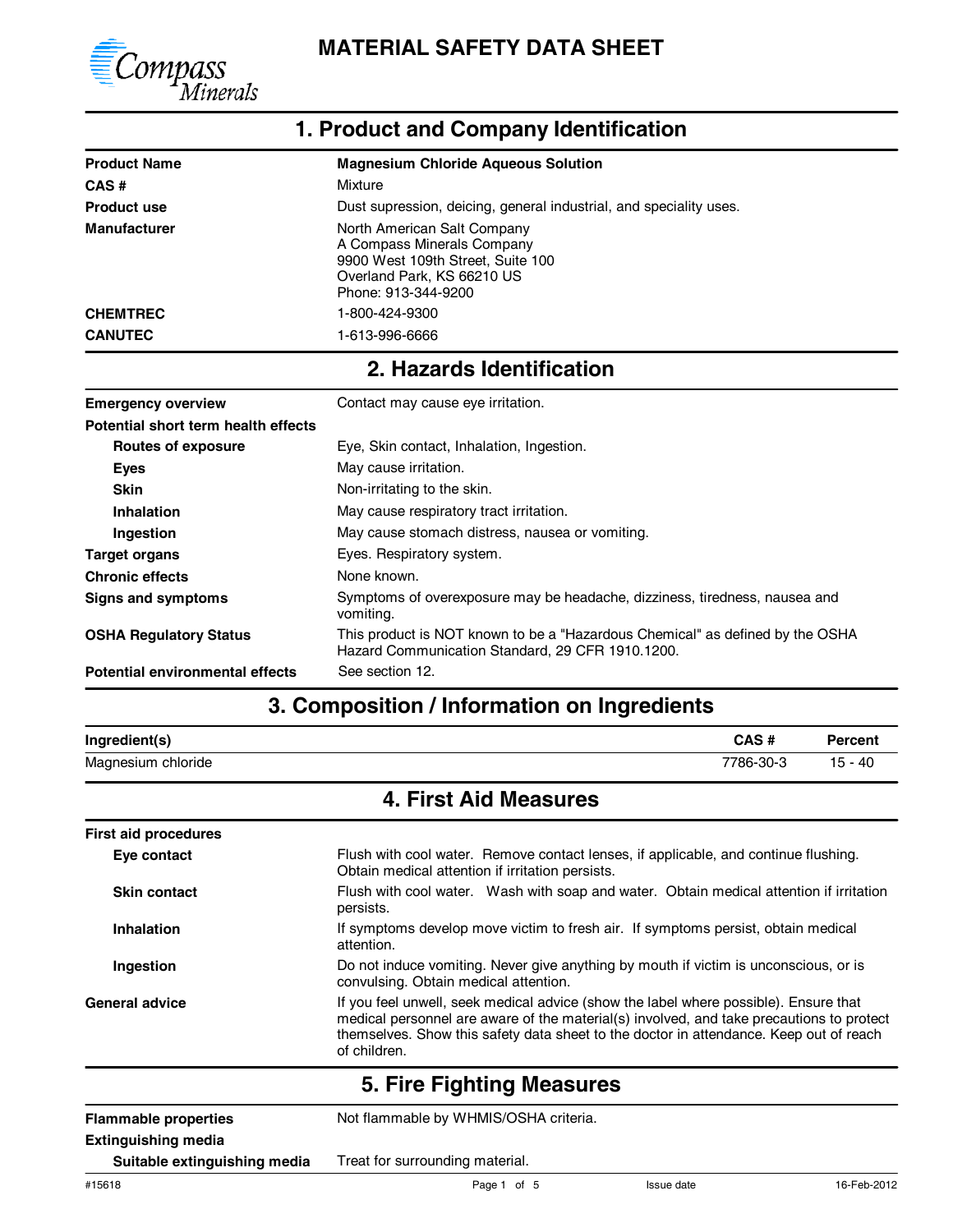| Accidental Delegee Meacures<br>G.             |                                                                                                    |  |  |
|-----------------------------------------------|----------------------------------------------------------------------------------------------------|--|--|
| Sensitivity to static discharge               | Not available                                                                                      |  |  |
| Sensitivity to mechanical<br>impact           | Not available                                                                                      |  |  |
| <b>Explosion data</b>                         |                                                                                                    |  |  |
| <b>Hazardous combustion products</b>          | May include and are not limited to: Halogenated compounds.<br>Hydrogen chloride.                   |  |  |
| Protective equipment for<br>firefighters      | Firefighters should wear full protective clothing including self contained breathing<br>apparatus. |  |  |
| Specific hazards arising from<br>the chemical | Not available                                                                                      |  |  |
| <b>Protection of firefighters</b>             |                                                                                                    |  |  |
| Unsuitable extinguishing media Not available  |                                                                                                    |  |  |

#### **6. Accidental Release Measures**

| <b>Personal precautions</b>      | Avoid inhalation of vapors or mists. Keep people away from and upwind of spill/leak. Do<br>not touch or walk through spilled material.                                                                                                                                                                                  |  |  |
|----------------------------------|-------------------------------------------------------------------------------------------------------------------------------------------------------------------------------------------------------------------------------------------------------------------------------------------------------------------------|--|--|
| <b>Environmental precautions</b> | Prevent entry into waterways, sewers, basements or confined areas.                                                                                                                                                                                                                                                      |  |  |
| <b>Methods for containment</b>   | Stop leak if you can do so without risk.                                                                                                                                                                                                                                                                                |  |  |
| Methods for cleaning up          | Before attempting clean up, refer to hazard data given above. Small spills may be<br>absorbed with non-reactive absorbent and placed in suitable, covered, labelled<br>containers. Finish cleaning by spreading water on the affected surface and dispose of<br>according to local and regional authority requirements. |  |  |
|                                  | 7. Handling and Storage                                                                                                                                                                                                                                                                                                 |  |  |
| <b>Handling</b>                  | Use good industrial hygiene practices in handling this material. Avoid breathing vapors                                                                                                                                                                                                                                 |  |  |

Storage

or mists of this product.

**Storage** Keep out of reach of children. Store in a closed container away from incompatible materials.

#### **8. Exposure Controls / Personal Protection**

| <b>Exposure limits</b>        |                                                                                                                                                                                                                                                                                                                                                                                                          |  |
|-------------------------------|----------------------------------------------------------------------------------------------------------------------------------------------------------------------------------------------------------------------------------------------------------------------------------------------------------------------------------------------------------------------------------------------------------|--|
| Ingredient(s)                 | <b>Exposure Limits</b>                                                                                                                                                                                                                                                                                                                                                                                   |  |
| Magnesium chloride            | <b>ACGIH-TLV</b>                                                                                                                                                                                                                                                                                                                                                                                         |  |
|                               | Not established                                                                                                                                                                                                                                                                                                                                                                                          |  |
|                               | <b>OSHA-PEL</b>                                                                                                                                                                                                                                                                                                                                                                                          |  |
|                               | Not established                                                                                                                                                                                                                                                                                                                                                                                          |  |
| <b>Engineering controls</b>   | TWA PEL: No specific limits have been established for magnesium chloride (a soluble<br>substance). As a guideline, OSHA (United States) has established the following limits<br>which are generally recognized for inert or nuisance dust. Particulates Not Otherwise<br>Regulated (PNOR): 5mg/cu.m. Respirable Dust 8-Hour TWA PEL, 15mg/cu.m. Total<br>Dust 8-Hour TWA PEL.                            |  |
|                               | TWA TLV: No specific limits have been established for magnesium chloride (a soluble<br>substance). As a guideline, ACGIH (United States) has established the following limits<br>which are generally recognized for inert or nuisance dust. Particulates (insolubles) Not<br>Otherwise Classified (PNOC): 10mg/cu.m. Inhalable Particulate 8-Hours TWA TLV,<br>3mg/cu.m. Respirable Particulate TWA TLV. |  |
|                               | Use process enclosures, local exhaust ventilation, or other engineering controls to<br>control airborne levels below recommended exposure limits.                                                                                                                                                                                                                                                        |  |
| Personal protective equipment |                                                                                                                                                                                                                                                                                                                                                                                                          |  |
| Eye / face protection         | Safety glasses                                                                                                                                                                                                                                                                                                                                                                                           |  |
| <b>Hand protection</b>        | Rubber gloves. Confirm with a reputable supplier first.                                                                                                                                                                                                                                                                                                                                                  |  |
| Skin and body protection      | As required by employer code.                                                                                                                                                                                                                                                                                                                                                                            |  |
| <b>Respiratory protection</b> | Where exposure guideline levels may be exceeded, use an approved NIOSH respirator<br>or NIOSH-approved filtering facepiece.                                                                                                                                                                                                                                                                              |  |
|                               | General hygiene considerations Handle in accordance with good industrial hygiene and safety practice. When using do<br>not eat or drink. Wash hands before breaks and immediately after handling the product.                                                                                                                                                                                            |  |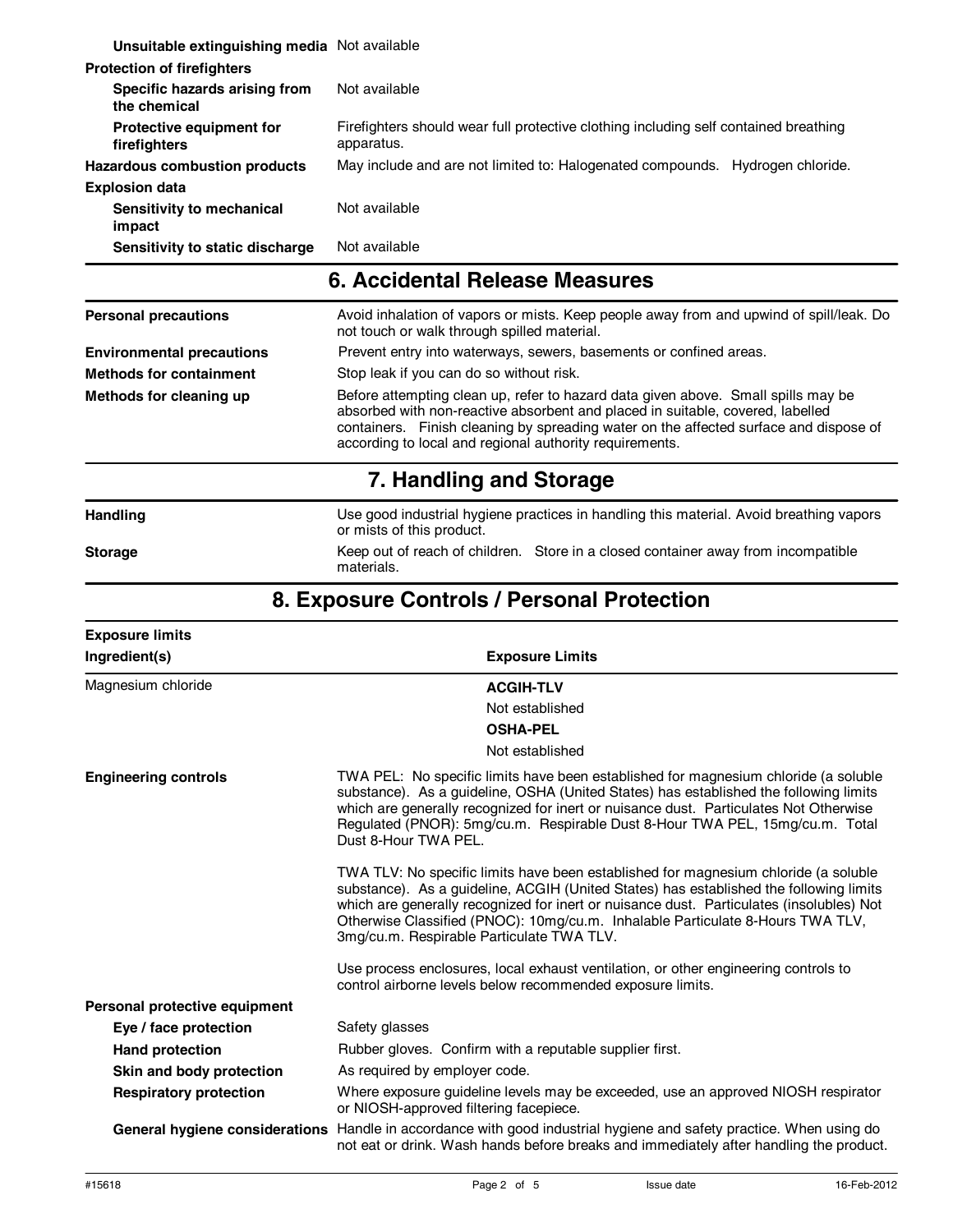### **9. Physical and Chemical Properties**

| Appearance                                        | Liquid                                                                     |
|---------------------------------------------------|----------------------------------------------------------------------------|
| Color                                             | Colourless to light amber                                                  |
| <b>Form</b>                                       | Liquid                                                                     |
| Odor                                              | Odorless                                                                   |
| <b>Odor threshold</b>                             | Not available                                                              |
| <b>Physical state</b>                             | Liquid                                                                     |
| рH                                                | 7 - 9 (5% solution)                                                        |
| <b>Melting point</b>                              | Not available                                                              |
| <b>Freezing point</b>                             | -1 °F (-18.33 °C) (30% solution, periodically mixed to ensure homogeneity) |
| <b>Boiling point</b>                              | 224.99 °F (107.22 °C)                                                      |
| Pour point                                        | Not available                                                              |
| <b>Evaporation rate</b>                           | Not available                                                              |
| <b>Flash point</b>                                | None                                                                       |
| <b>Auto-ignition temperature</b>                  | Not available                                                              |
| Flammability limits in air, lower, %<br>by volume | Not applicable                                                             |
| Flammability limits in air, upper, %<br>by volume | Not applicable                                                             |
| Vapor pressure                                    | Not available                                                              |
| Vapor density                                     | Not available                                                              |
| <b>Specific gravity</b>                           | $1.24 - 1.34$ (H2O = 1)                                                    |
| <b>Octanol/water coefficient</b>                  | Not available                                                              |
| Solubility (H2O)                                  | Easily soluble in cold water, hot water, methanol, acetone.                |
| <b>Percent volatile</b>                           | Not available                                                              |
|                                                   |                                                                            |

### **10. Stability and Reactivity**

| Reactivity                         | None known.                                                                                                    |
|------------------------------------|----------------------------------------------------------------------------------------------------------------|
| Possibility of hazardous reactions | Hazardous polymerization does not occur.                                                                       |
| <b>Chemical stability</b>          | Stable under recommended storage conditions.                                                                   |
| <b>Conditions to avoid</b>         | Do not mix with other chemicals.                                                                               |
| Incompatible materials             | Oxidizing agents. Acids.                                                                                       |
|                                    | Hazardous decomposition products May include and are not limited to: Halogenated compounds. Hydrogen chloride. |

#### **11. Toxicological Information**

| <b>Component analysis - LC50</b><br>Ingredient(s) | <b>LC50</b>                                            |                   |             |  |
|---------------------------------------------------|--------------------------------------------------------|-------------------|-------------|--|
| Magnesium chloride                                | Not available                                          |                   |             |  |
| <b>Component analysis - Oral LD50</b>             |                                                        |                   |             |  |
| Ingredient(s)                                     | <b>LD50</b>                                            |                   |             |  |
| Magnesium chloride                                | 2800 mg/kg rat                                         |                   |             |  |
| <b>Effects of acute exposure</b>                  |                                                        |                   |             |  |
| <b>Eye</b>                                        | May cause irritation.                                  |                   |             |  |
| <b>Skin</b>                                       | Non-irritating to the skin.                            |                   |             |  |
| <b>Inhalation</b>                                 | May cause respiratory tract irritation.                |                   |             |  |
| Ingestion                                         | May cause stomach distress, nausea or vomiting.        |                   |             |  |
| <b>Sensitization</b>                              | Non-hazardous by WHMIS/OSHA criteria.                  |                   |             |  |
| <b>Chronic effects</b>                            | Non-hazardous by WHMIS/OSHA criteria.                  |                   |             |  |
| Carcinogenicity                                   | Not classified or listed by IARC, NTP, OSHA and ACGIH. |                   |             |  |
| <b>Mutagenicity</b>                               | Non-hazardous by WHMIS/OSHA criteria.                  |                   |             |  |
| <b>Reproductive effects</b>                       | Non-hazardous by WHMIS/OSHA criteria.                  |                   |             |  |
| #15618                                            | Page 3 of 5                                            | <b>Issue</b> date | 16-Feb-2012 |  |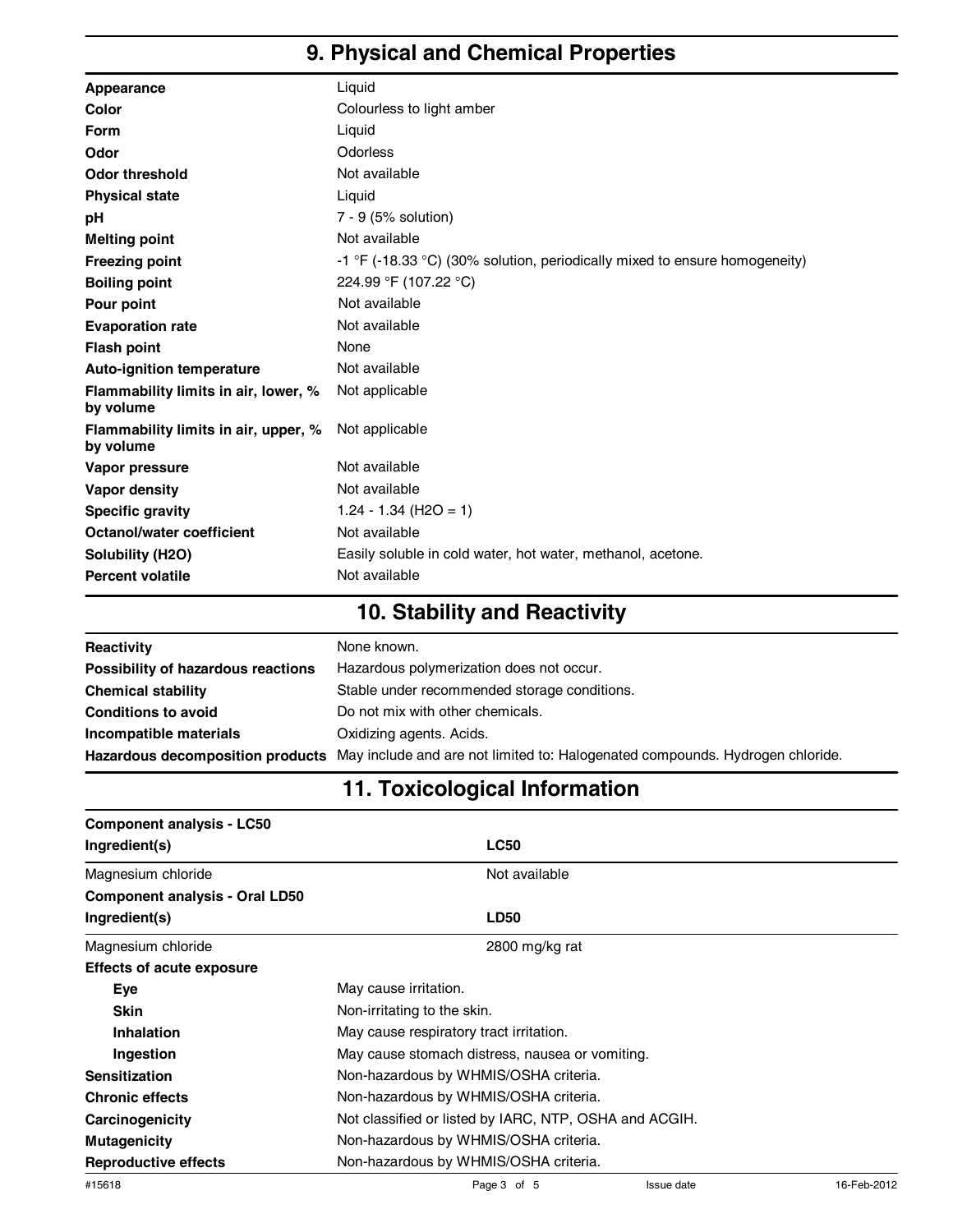## **12. Ecological Information**

| <b>Ecotoxicity</b>                                                        |                                                                                                                    | May be harmful to freshwater aquatic species and to plants that are not saline tolerant.                                                                                                                        |  |
|---------------------------------------------------------------------------|--------------------------------------------------------------------------------------------------------------------|-----------------------------------------------------------------------------------------------------------------------------------------------------------------------------------------------------------------|--|
| Ecotoxicity - Freshwater Algae - Acute Toxicity Data                      |                                                                                                                    |                                                                                                                                                                                                                 |  |
| Magnesium chloride<br>Ecotoxicity - Freshwater Fish - Acute Toxicity Data | 7786-30-3                                                                                                          | 72 Hr EC50 Desmodesmus subspicatus: 2200 mg/L                                                                                                                                                                   |  |
| Magnesium chloride                                                        | 7786-30-3                                                                                                          | 96 Hr LC50 Gambusia affinis: 4210 mg/L [static]; 96 Hr LC50 Pimephales promelas:<br>1970-3880 mg/L [static]                                                                                                     |  |
| <b>Ecotoxicity - Water Flea - Acute Toxicity Data</b>                     |                                                                                                                    |                                                                                                                                                                                                                 |  |
| Magnesium chloride                                                        | 7786-30-3                                                                                                          | 24 Hr EC50 Daphnia magna: 1400 mg/L; 48 Hr EC50 Daphnia magna: 140 mg/L [Static]                                                                                                                                |  |
| Persistence / degradability                                               | Not available                                                                                                      |                                                                                                                                                                                                                 |  |
| <b>Bioaccumulation / accumulation</b>                                     | Not available                                                                                                      |                                                                                                                                                                                                                 |  |
| Mobility in environmental media                                           | Not available                                                                                                      |                                                                                                                                                                                                                 |  |
| <b>Environmental effects</b>                                              | Not available                                                                                                      |                                                                                                                                                                                                                 |  |
| <b>Aquatic toxicity</b>                                                   | Not available                                                                                                      |                                                                                                                                                                                                                 |  |
| <b>Partition coefficient</b>                                              | Not available                                                                                                      |                                                                                                                                                                                                                 |  |
| <b>Chemical fate information</b>                                          | Not available                                                                                                      |                                                                                                                                                                                                                 |  |
| Other adverse effects                                                     | Not available                                                                                                      |                                                                                                                                                                                                                 |  |
|                                                                           |                                                                                                                    | <b>13. Disposal Considerations</b>                                                                                                                                                                              |  |
| <b>Disposal instructions</b>                                              |                                                                                                                    | Review federal, state/provincial, and local government requirements prior to disposal.                                                                                                                          |  |
| Waste from residues / unused<br>products                                  | Not available                                                                                                      |                                                                                                                                                                                                                 |  |
| <b>Contaminated packaging</b>                                             | Not available                                                                                                      |                                                                                                                                                                                                                 |  |
| <b>14. Transport Information</b>                                          |                                                                                                                    |                                                                                                                                                                                                                 |  |
| U.S. Department of Transportation (DOT)                                   |                                                                                                                    |                                                                                                                                                                                                                 |  |
| Not regulated as dangerous goods.                                         |                                                                                                                    |                                                                                                                                                                                                                 |  |
| <b>Transportation of Dangerous Goods (TDG - Canada)</b>                   |                                                                                                                    |                                                                                                                                                                                                                 |  |
| Not regulated as dangerous goods.                                         |                                                                                                                    |                                                                                                                                                                                                                 |  |
|                                                                           |                                                                                                                    | 15. Regulatory Information                                                                                                                                                                                      |  |
| <b>Canadian federal regulations</b>                                       |                                                                                                                    | This product has been classified in accordance with the hazard criteria of the Controlled<br>Products Regulations and the MSDS contains all the information required by the<br>Controlled Products Regulations. |  |
| <b>WHMIS status</b>                                                       | Not Controlled                                                                                                     |                                                                                                                                                                                                                 |  |
| <b>Occupational Safety and Health Administration (OSHA)</b>               |                                                                                                                    |                                                                                                                                                                                                                 |  |
| 29 CFR 1910.1200 hazardous<br>chemical                                    | No                                                                                                                 |                                                                                                                                                                                                                 |  |
| <b>US Federal regulations</b>                                             |                                                                                                                    | This product is not known to be a "Hazardous Chemical" as defined by the OSHA<br>Hazard Communication Standard, 29 CFR 1910.1200.                                                                               |  |
| <b>CERCLA (Superfund) reportable quantity</b><br>None                     |                                                                                                                    |                                                                                                                                                                                                                 |  |
| Superfund Amendments and Reauthorization Act of 1986 (SARA)               |                                                                                                                    |                                                                                                                                                                                                                 |  |
| <b>Hazard categories</b>                                                  | Immediate Hazard - No<br>Delayed Hazard - No<br>Fire Hazard - No<br>Pressure Hazard - No<br>Reactivity Hazard - No |                                                                                                                                                                                                                 |  |
| Section 302 extremely<br>hazardous substance                              | No                                                                                                                 |                                                                                                                                                                                                                 |  |
| Section 311 hazardous chemical No                                         |                                                                                                                    |                                                                                                                                                                                                                 |  |
| <b>Clean Air Act (CAA)</b>                                                | Not available                                                                                                      |                                                                                                                                                                                                                 |  |